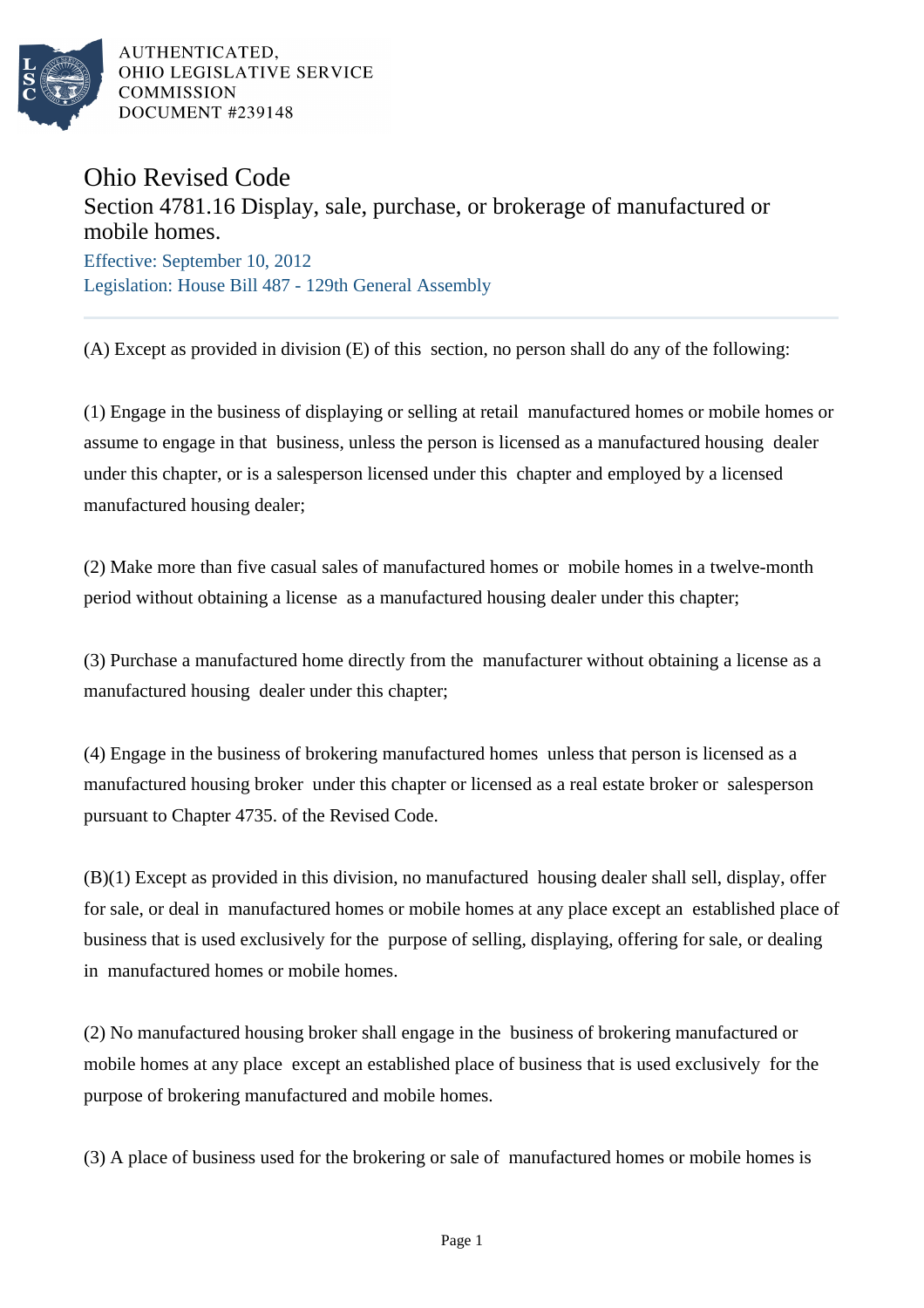

## AUTHENTICATED. OHIO LEGISLATIVE SERVICE **COMMISSION** DOCUMENT #239148

considered to be used exclusively for brokering, selling, displaying, offering for sale, or dealing in manufactured or mobile homes even though industrialized units, as defined by section 3781.06 of the Revised Code, are brokered, sold, displayed, offered for sale, or dealt at the same place of business.

(4) If the licensed manufactured housing dealer is a manufactured home park operator, then all of the following apply:

(a) An established place of business that is located in the operator's manufactured home park and that is used for selling, leasing, and renting manufactured homes and mobile homes in that manufactured home park is considered to be used exclusively for that purpose even though rent and other activities related to the operation of the manufactured home park take place at the same location or office.

(b) The dealer's established place of business in the manufactured home park shall be staffed by someone licensed and regulated under this chapter who could reasonably assist any retail customer with or without an appointment, but such established place of business need not satisfy office size, display lot size, and physical barrier requirements applicable to other used motor vehicle dealers.

(c) The manufactured and mobile homes being offered for sale, lease, or rental by the dealer may be located on individual rental lots inside the operator's manufactured home park.

(C) Nothing in this chapter shall be construed as prohibiting the sale of a new or used manufactured or mobile home located in a manufactured home park by a licensed manufactured housing dealer.

(D) Nothing in this section shall be construed to prohibit persons licensed under this chapter from making sales calls.

(E)(1) This chapter does not apply to mortgagees selling at retail only those manufactured homes or mobile homes that have come into their possession by a default in the terms of a mortgage contract.

(2) When a partnership licensed under this chapter is dissolved by death, the surviving partners may operate under the manufactured housing dealer license for a period of sixty days, and the heirs or